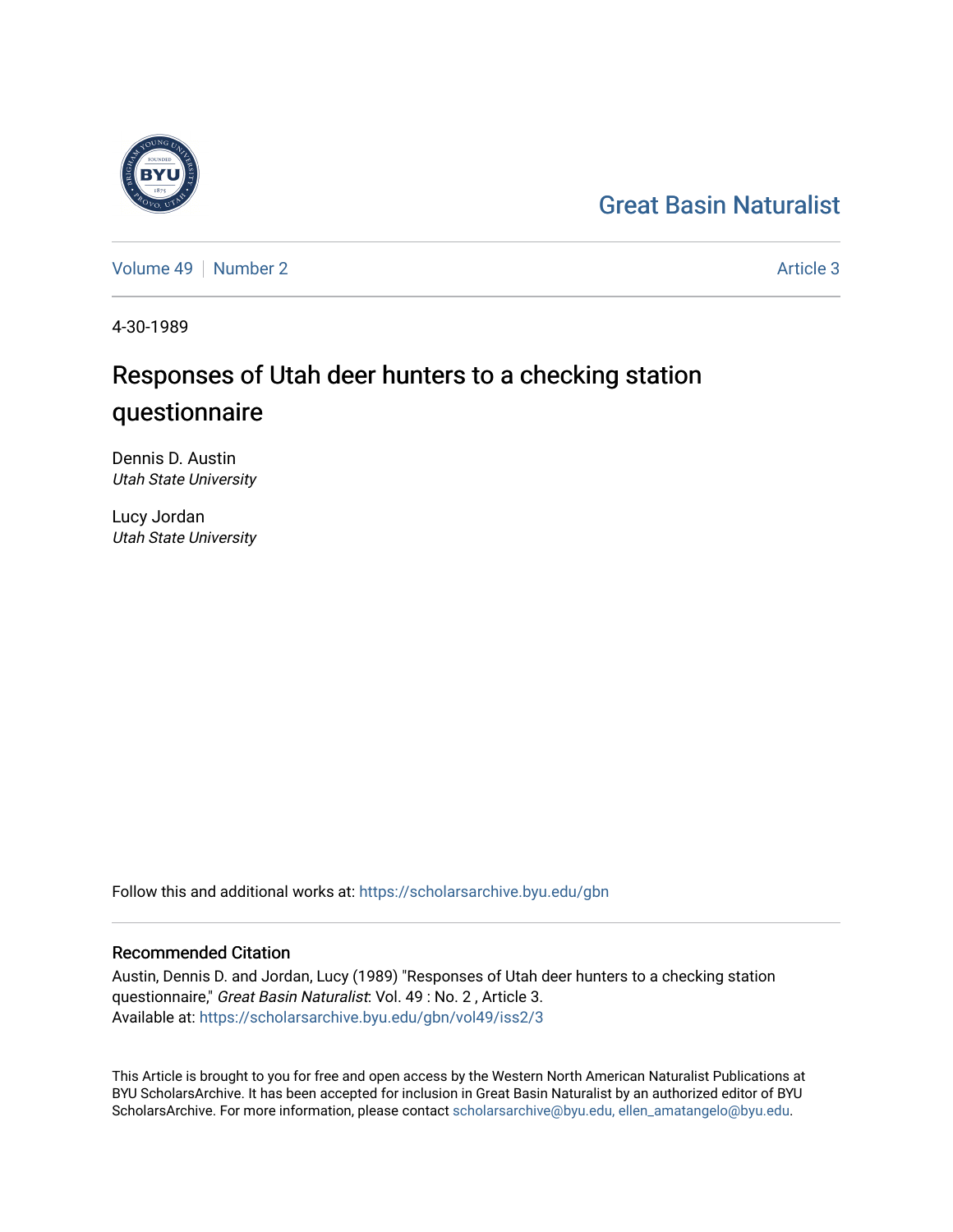#### RESPONSES OF UTAH DEER HUNTERS TO A CHECKING STATION QUESTIONNAIRE

Dennis D. Austin<sup>1</sup> and Lucy Jordan<sup>1</sup>

Abstract —During the <sup>1987</sup> deer hunt 4,250 card questionnaires were distributed to Utah hunters at nine checking stations. Return rates varied from <sup>a</sup> mean 23% when cards were simply handed to hunters, to 50% when hunters' names and telephone numbers were taken. Results concerning methodology suggest that questionnaire surveys conducted from cheeking stations are efficient anil accurate in obtaining hunter opinions. Questionnaire results indicated that most hunters rated the Utah deer hunt as moderately satisfactory, but may prefer alternative options that would result in <sup>a</sup> higher quality hunt. The majority of hunters indicated that hunter numbers should be limited to current levels or decreased. Unretrieved kill was reported as 21 deer per 100 hunters.

The need to obtain representative opinions concerning mule deer management from Utah hunters is becoming increasingly important to game managers. Recreational impacts upon wildlife populations are expanding, causing a greater need for communication between managers and users. Various vehicles for obtaining hunter input are available, in cluding public meetings, informal meetings with hunting and fishing clubs, direct letters and telephone calls, and public surveys. Since each method has limitations, each should be evaluated and used as appropriate. In this study, hunters were surveyed at established checking stations during the general deer hunt, when opinions about deer hunting were current.

Although most management decisions are based primarily upon biological data, considerable variation in management strategies is available within the boundaries of sound biological practices. Hunter numbers and their effectiveness in harvesting deer in Utah have far exceeded what is necessary to keep deer populations from expanding above range-carrying capacities. Consequently, managers face the question of how best to provide quality hunting to a large hunting public, remove the harvestable surplus, and still obtain adequate license revenues for management needs. The type of hunt (i.e., buck-only vs. either-sex), season length, sex and age structure of harvested deer, and number of hunters participating are areas of management manipulation that can be applied to

obtain various levels of hunting quality. These areas of trade-off opportunities need hunter input. This survey addressed some of these issues.

The objectives in this study were to deter mine (1) feasibility of collecting information from questionnaires handed out at checking stations during the deer hunt, (2) demographics of hunters using checking stations, and (3) hunter information and opinions on several questions related to hunting.

#### **METHODS**

QUESTIONNAIRE DISTRIBUTION. - Questionnaires (Appendix A) were printed on  $4 \times 6$ yellow- and red-colored, postage-paid cards. Equal numbers of yellow cards and red cards were distributed, one card to each alternate hunter. On both cards questions 1-10 were identical. The remaining questions differed between cards, with only the responses of the red cards reported in this study. The number of cards given to each of the nine checking stations was proportional to the number of hunters expected at each station. Cards were coded to determine their point of origin. Beginning at 1600 hrs on Sunday, the second day of the deer hunt, every licensed hunter checked at each station was handed a questionnaire and asked to return it as soon as possible. Questionnaires were distributed until the supply was depleted.

At four stations between 1500 and 1600 hrs on Sunday, hunter names and telephone

<sup>&#</sup>x27;Department of Range Science. Utah State University, Logan, Utah 84322-5230.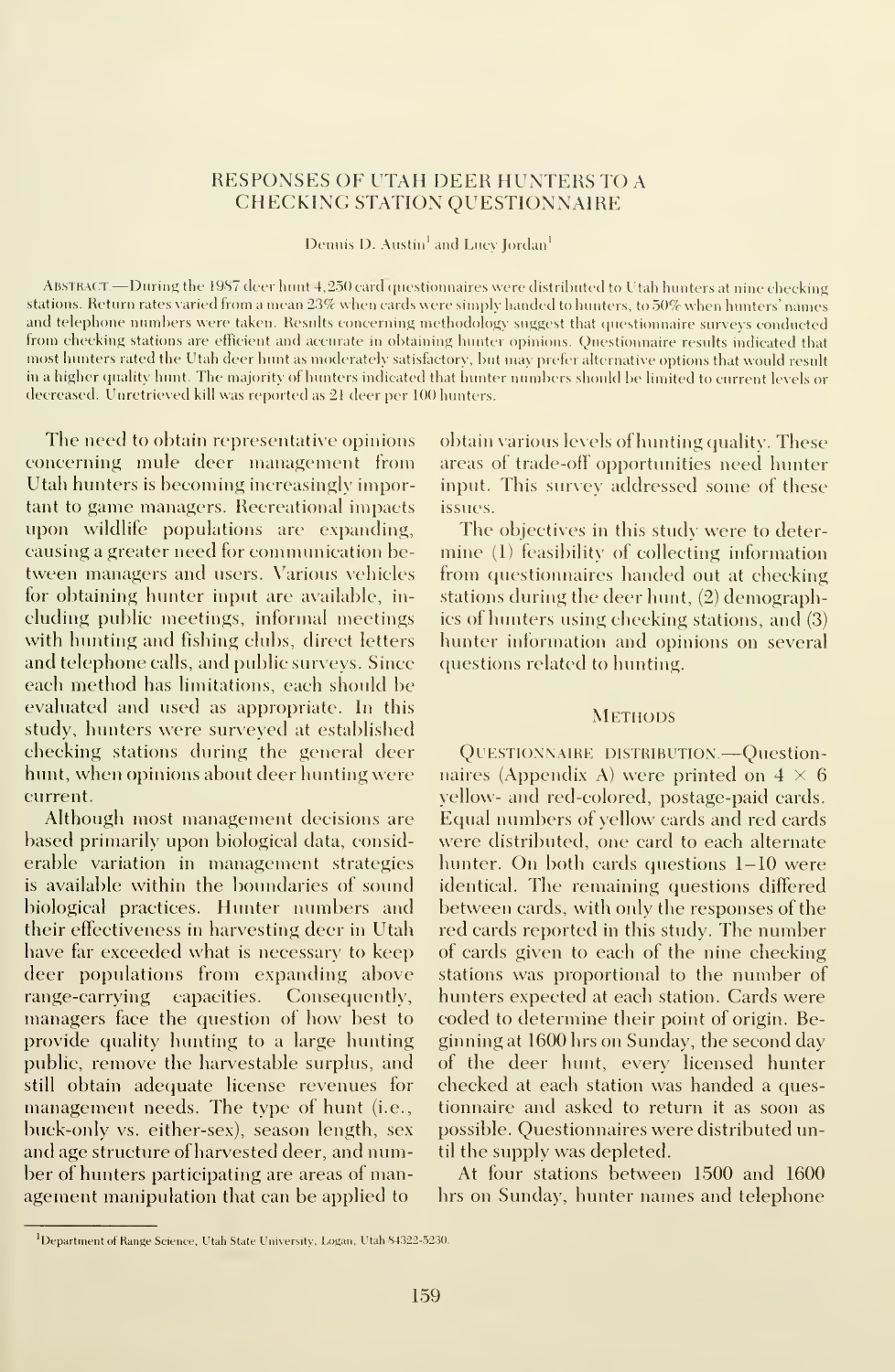Table 1. Questionnaire return rates.

| <b>Station</b>                | Number of<br>questionnaires |                          | Number returned |                  |            |
|-------------------------------|-----------------------------|--------------------------|-----------------|------------------|------------|
| name                          | distributed                 | Red                      | Yellow          | Total            | % returned |
| Snowville                     | 300                         | 44                       | 38              | 82               | 27.3       |
| Blacksmith                    | 300                         | 37                       | 30              | 67               | 22.3       |
| Ogden                         | 500                         | $-47$                    | 52              | 99               | 19.8       |
| <b>Daniels</b>                | 719                         | 73                       | 71              | 144              | 20.0       |
| Thistle                       | 600                         | 62                       | 63              | 125              | 20.8       |
| Sheepcreek                    | 215                         | 30                       | 32              | 62               | 28.8       |
| Tucker                        | 200                         | 14                       | 20              | 34               | 17.0       |
| Subtotal                      | 2,834                       | 307                      | 306             | 613              | 21.6       |
| Bloomington <sup>2</sup>      | 800                         | 94                       | 91              | 185              | 23.1       |
| Vernon <sup>3</sup>           | 200                         | 42                       | 36              | 78               | 39.0       |
| Blacksmith                    | 14                          | $\overline{5}$           | $\overline{4}$  | $\boldsymbol{9}$ | 64.3       |
| Ogden                         | 9                           | $\overline{2}$           | $\mathbf{l}$    | 3                | 33.3       |
| Daniels                       | 50                          | 12                       | 6               | 18               | 36.0       |
| Subtotal <sup>4</sup>         | 73                          | 19                       | 11              | 30               | 41.1       |
| Vernon <sup>5</sup>           | 50 <sub>0</sub>             | 19                       | 13              | 32               | 64.0       |
| Daniels <sup>6</sup> (Monday) | 100                         | 100                      | $-\!$           | 100              | 100.0      |
| Daniels <sup>7</sup> (Monday) | 93                          | 21                       | 19              | 40               | 43.0       |
| Daniels <sup>1</sup> (Monday) | 100                         | $\overline{\mathcal{U}}$ | 12              | 19               | 19.0       |
| <b>TOTAL</b>                  | 4,250                       | 609                      | 488             | 1,097            | 25.8       |

 $^{\rm l}$ Hunters mostly residents from buck-only hunting areas, questionnaires simply handed out.

<sup>2</sup>Hunters mostly nonresidents from buck-only hunting areas, questionnaires simply handed out.

 $^3$  Hunters mostly residents from limited-entry hunting areas, questionnaires simply handed out.  $^4\!H$  unters mostly residents from buck-hunting areas, hunters names and telephone numbers recorded.

 $^5\rm H$ unters mostly residents from limited-entry hunting areas, hunters' names and telephone numbers recorded

 $^6$ Hunters mostly residents from buck-only hunting areas, hunters interviewed at checking station

<sup>7</sup>Hnnters mostly residents from buck-only hunting areas, hunters' names and telephone numbers recorded.

numbers were recorded before each licensed hunter was handed a questionnaire. This study aspect was designed to determine if return rates could be increased by recording personal information.

Between 1430 and 1600 hrs on Monday, the third day of the deer hunt, personnel at one station randomly selected hunters and interviewed them using the red questionnaire. Between 1600 and 1700 hrs hunter names and telephone numbers were recorded before the hunters received questionnaires. Between 1700 and 1730 hrs additional questionnaires were simply handed to hunters. These variations were designed to compare the consistency in results among three methods of distribution.

Data were analyzed using the chi-square statistic. The cross-tabulation method from the SPSS-X program on the VAX computer was employed. Significance level was set at  $p = 0.05$  and reported for important interactions.

#### **RESULTS AND DISCUSSION**

QUESTIONNAIRE RETURN RATES.-Checking

stations used for distribution, the number of questionnaires distributed, and return rates are indicated in Table 1. The Vernon station received mostly hunters from a limited-entry unit, and the Bloomington station checked only nonresident hunters. These two stations may be expected to represent atypical subpopulations of Utah hunters. At the other seven stations a random sample of hunters mostly from buck-only units were given questionnaires.

Rates of return for the seven buck-only stations varied from 17.0 to 28.8%, with a mean of 22.3%. Nonresident hunters (Bloomington station) had a similar return rate  $(23.1\%)$ , while the predominantly resident hunters from the limited-entry area (Vernon station) had a much higher return rate (39.0%). These rates of return are comparable to return rates for big game harvest question naires in Utah, which usually range between 25 and 40%, using two mailings. The return rates for this questionnaire are especially encouraging considering its complexity compared with the few, simple questions on harvest questionnaires.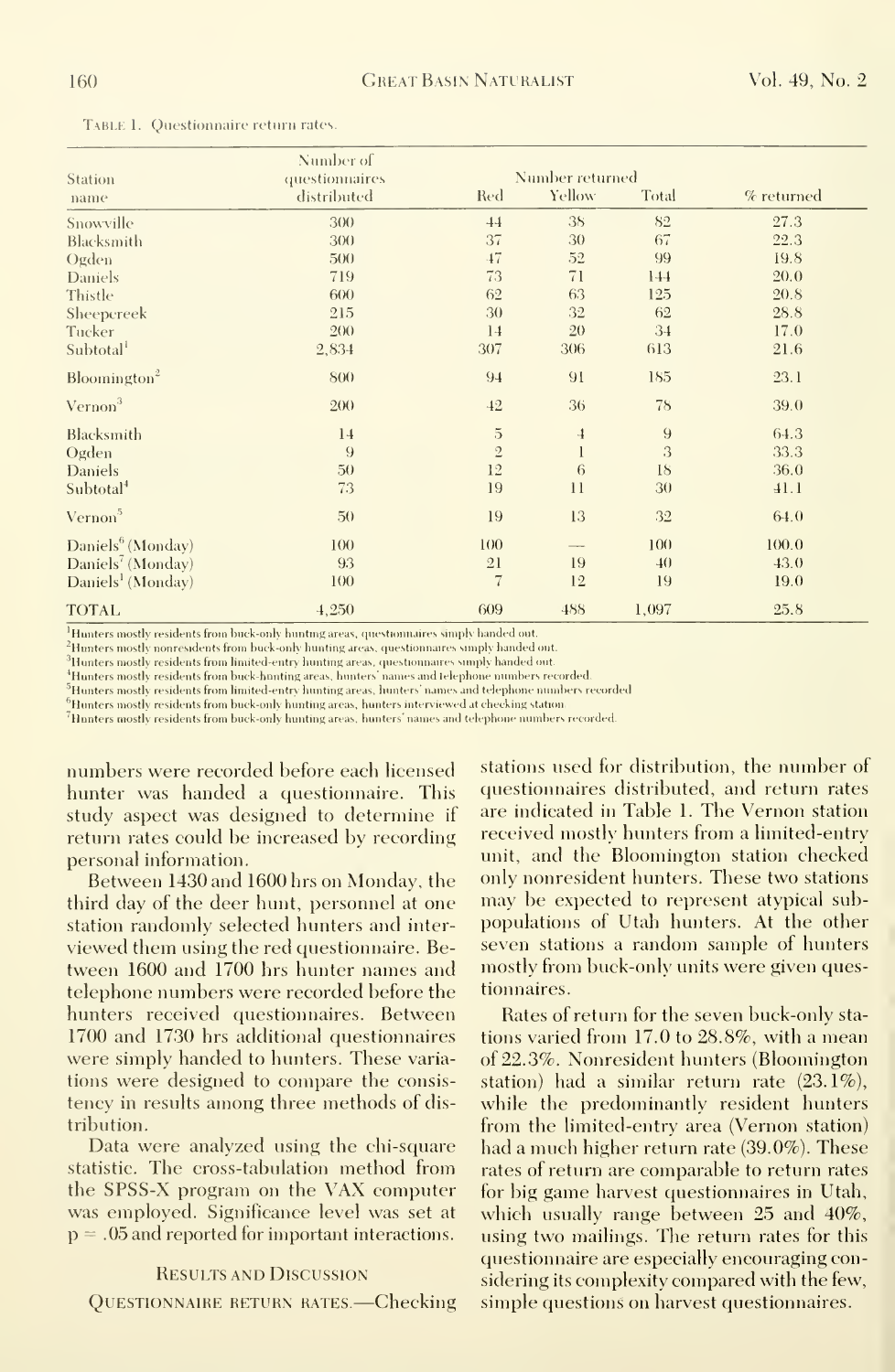Table 2. Summarized hunter demographics and question responses.

| 1. Hunter age<br>Number $(\%)$                                                      |                |                      | $16 - 17$<br>37(3)          | $18 - 24$<br>141(13)                                            | $25 - 34$<br>341(31)    | $35 - 44$<br>263(24)              | $-15 - 54$<br>169(16) | $55 - 64$<br>95(9)  | $65+$<br>43(4) | Total<br>1,089 |
|-------------------------------------------------------------------------------------|----------------|----------------------|-----------------------------|-----------------------------------------------------------------|-------------------------|-----------------------------------|-----------------------|---------------------|----------------|----------------|
| 2. Hunter sex<br>Number $(\%)$                                                      |                |                      | Male<br>980 (92)            | Female<br>92(8)                                                 | Total<br>1,070          |                                   |                       |                     |                |                |
| 3. Hunter residency<br>Number $(\% )$                                               |                |                      | Utah<br>873 (82)            | Other<br>194(18)                                                | Total<br>1.067          |                                   |                       |                     |                |                |
| 4. Years of Utah deer-hunting<br>experience<br>Number $(\%)$                        |                |                      | $1 - 2$<br>129(12)          | $3 - 5$<br>139(13)                                              | $6 - 10$<br>225(21)     | $11 - 20$<br>274(25)              | $21 +$<br>321(30)     | Total<br>1,088      |                |                |
| 5. Have you tagged a deer<br>on this hunt?<br>Number $(\% )$                        |                |                      | Yes                         | No<br>$492(45)$ 595 (55)                                        | Total<br>1,087          |                                   |                       |                     |                |                |
| 6. Has a member of your party<br>tagged a deer on this hunt?<br>Number $(\%)$       |                |                      | Yes<br>672(62)              | No<br>$-405(38)$                                                | Total<br>1,077          |                                   |                       |                     |                |                |
| 7. Will you hunt the same<br>unit next year?<br>Number $(\%)$                       |                |                      | Yes<br>833 (79)             | No<br>221(21)                                                   | Total<br>1,054          |                                   |                       |                     |                |                |
| 8. Did you hunt the same<br>unit last year?<br>Number $(\%)$                        |                |                      | Yes                         | No<br>$607(56)$ 469 (44)                                        | <b>Total</b><br>1,076   |                                   |                       |                     |                |                |
| 9. 1987 deer-hunting experience compared with past years                            |                |                      |                             |                                                                 |                         |                                   |                       |                     |                |                |
| Scale<br>1                                                                          | $\overline{2}$ | --------- Worst<br>3 | $\overline{1}$              | $\overline{5}$                                                  | 6                       | $Best---$<br>7                    | 8                     | 9                   | 10             | Total          |
| 71<br>Number<br>(6)<br>$(\%)$                                                       | 48<br>(4)      | 94<br>(9)            | 78<br>(7)                   | 203<br>(19)                                                     | 131<br>(12)             | 122<br>(11)                       | 159<br>(15)           | 71<br>(6)           | 116<br>(10)    | 1,093          |
| 10. Have you ever hunted a<br>limited-entry unit?<br>Number $(\%)$                  |                |                      | Yes                         | No<br>$109(18)$ 484 (82)                                        | Total<br>593            |                                   |                       |                     |                |                |
| 11.  Have you ever hunted a<br>3-point-and-better unit?<br>Number $(\%)$            |                |                      | Yes                         | No<br>$125(21)$ 475 (79)                                        | Total<br>600            |                                   |                       |                     |                |                |
| 12. Hunter preference for number<br>of buck-only units<br>Number $(\%)$             |                |                      | $\theta$<br>89 (17)         | $1 - 55$                                                        | 56<br>$184(36)$ 163(32) | $57 - 73$<br>28(5)                | 74<br>49(10)          | Total<br>513        |                |                |
| 13. Hunter preference for number<br>of limited-entry units<br>Number $(\%)$         |                |                      | $\boldsymbol{0}$<br>145(28) | $1 - 7$<br>17(3)                                                | 8                       | $9 - 73$<br>$184(36)$ 161(31)     | 74<br>7(1)            | Total<br>514        |                |                |
| 14. Hunter preference for number<br>of 3-point-and-better units<br>Number $(\%)$    |                |                      | $\boldsymbol{0}$<br>71 (14) | $1-9$<br>28(5)                                                  | 10                      | $11 - 73$<br>$180(35)$ 174 $(34)$ | 74<br>63(12)          | <b>Total</b><br>516 |                |                |
| 15. Should hunting pressure and<br>hunting opportunity be reduced?<br>Number $(\%)$ |                |                      | Yes                         | N <sub>o</sub><br>364 (62) 222 (38)                             | Total<br>586            |                                   |                       |                     |                |                |
| 16. Should number of hunters be<br>limited to eurrent levels?<br>Number $(\%)$      |                |                      | Yes                         | N <sub>o</sub><br>$357(62)$ 220(38)                             | Total<br>577            |                                   |                       |                     |                |                |
| 17. Hunter preference for combinations of hunting success and opportunity           |                |                      |                             |                                                                 |                         |                                   |                       |                     |                |                |
| $%$ success<br>Number of hunters<br>Combination                                     |                |                      | 35<br>1                     | 45<br>200.000 175.000 156.000 140.000 127.000<br>$\overline{2}$ | 55<br>3                 | 65<br>$\overline{4}$              | 75<br>5               |                     |                |                |
| Number<br>$(\%)$                                                                    |                |                      | 249<br>44                   | 85<br>15                                                        | 82<br>15                | 74<br>13                          | 73<br>13              |                     |                |                |
| 18. Did you observe any deer killed<br>and left in the field?<br>Number $(\%)$      |                |                      | Yes                         | No<br>$98(17)$ $484(83)$                                        | Total<br>582            |                                   |                       |                     |                |                |
|                                                                                     |                |                      |                             | (1 deer 84, 2 deer 9, 3+ deer 5)                                |                         |                                   |                       |                     |                |                |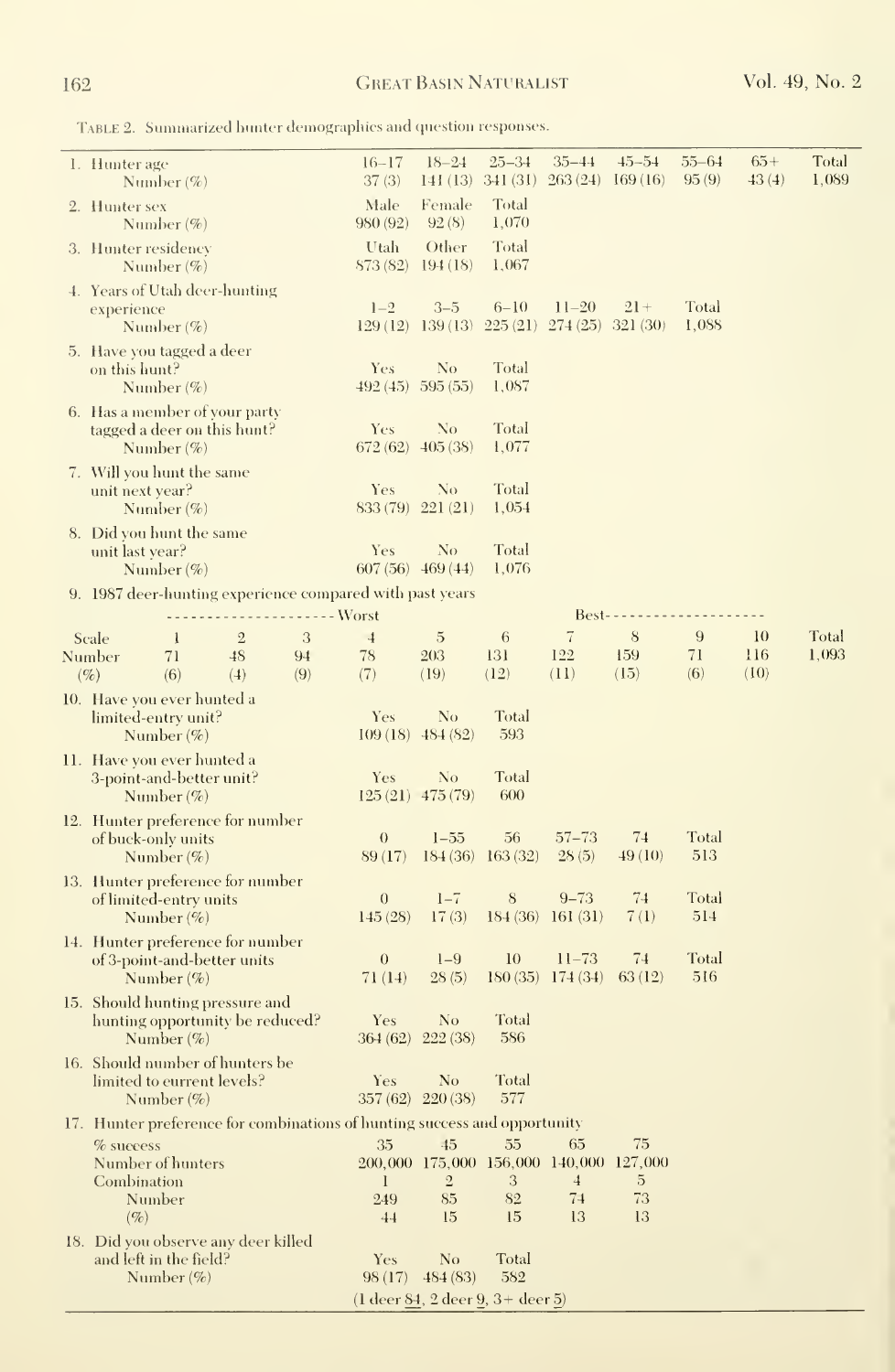hunting success vs. opportunity combinations (question 17, Table 2) were significantly dif ferent between stations.

Effects of hunting unit on hunter re sponses.—Hunting unit effects were highly variable, largely a result of small numbers of hunters (less than 10) surveyed from most of Utah's 74 units. Consequently, the potential effects of hunting unit were not evaluated in this study.

HUNTER DEMOGRAPHICS. -- Hunters in this study were mostly 18-55 years of age (84%) with all age groups well represented, male (92%), Utah residents (82%), and highly vari able in years of deer hunting experience (Table 2). Krannick and Cundy (1987) and Wasatch Opinion Corporation (1984) re ported similar age bracket distribution and sex ratios using completely random designs, suggesting that the sample in this study was representative of the hunting population. Years of deer hunting experience could be divided into four groups of about equal size, those groups being 1-5, 6-10, 11-20, and 21+ years of experience. These data indicate that many hunters quit deer hunting after only a few years of experience. Nonresidents were older  $(p < .01)$  than residents, had fewer years of experience ( $p < .001$ ), and included a lower proportion of females ( $p < .001$ ). These data suggest that nonresident hunters at tracted to Utah are older when they first hunt in Utah and have less hunting experience than Utah residents.

HUNTER SUCCESS RATES.—Forty-five percent of hunters reported tagging a deer in this study, and 62% of the hunting parties were successful in tagging at least one deer. Since hunter response to the questionnaire did not vary between individual vs. party success, this question could be combined on future studies. Surprisingly, neither individual nor party success was related to hunter age, years of hunting experience, or last year's experi ence on the same unit. This suggests that luck in harvesting a deer, given Utah's high hunter densities, is probably at least as important as age and experience. Because hunting success was not a significant factor in comparing hunter responses for either the number of hunting units preferred by hunters or questions involving hunt quality (questions 12-17, Table 2), but was significant in determining overall hunt satisfaction (question 9), nonresponse bias, as affected by differences in hunter success, was apparently low. It is also interesting to note that success rate for fe males (57%) was much higher than male suc cess rate (44%) and approached significance  $(p = .06)$ . Illegal use of female licenses by male hunters is one possible explanation.

Experience on hunting unit. —Hunters planning to return to the same hunting unit the next year had significantly  $(p < .001)$ higher success rates than hunters not planning to return. Overall, 79% of hunters planned to return to the same unit next year, but only 56% indicated that they hunted the same unit the previous year. These data indi cate that almost half of Utah hunters pursue deer in a different area each year. Some inter actions were significantly different with re spect to unit experience. Nonresidents were less likely than residents to return to the same area ( $p < .01$ ), while older hunters ( $p < .05$ ), and particularly hunters with more deer hunting experience ( $p < .001$ ), were more likely to return to the same areas.

Hunter satisfaction with the Utah deer HUNT.—The overall mean satisfaction score was 5.9 on a 10-point scale. This result compares closely to that (5.6) obtained for the 1986 hunt (Krannick and Cundy 1987) and suggests that nonresponse bias in this study was low. As may be expected, successful hunters were more satisfied than unsuccessful hunters  $(p < .001)$ . However, hunter age  $(p < .02)$  and years of deer hunting experience  $(p < .01)$ were also significant interactions. Older hunters and those with more experience were less satisfied than younger hunters. One ex planation is that success rate and size of bucks harvested have decreased during the last 15 years (Austin et al. 1989) and may have diminished the perceived quality of the experience.

Effect of hunting experience on limitedentry AND 3-POINT-AND-BETTER UNITS ON HUN-TER responses.—Overall, <sup>18</sup> and 21% of hunters indicated previous experience on lim ited-entry and 3-point-and-better units, re spectively. Hunters with experience in one of these types of hunts also tended to have experience in the other  $(p > .001)$ . Also, hunters with 6-10 years of experience and mostly in the 25-34-year-old age bracket had a much higher rate of participation in 3-point-andbetter units  $(p < .001)$ , but not on limitedentry hunts.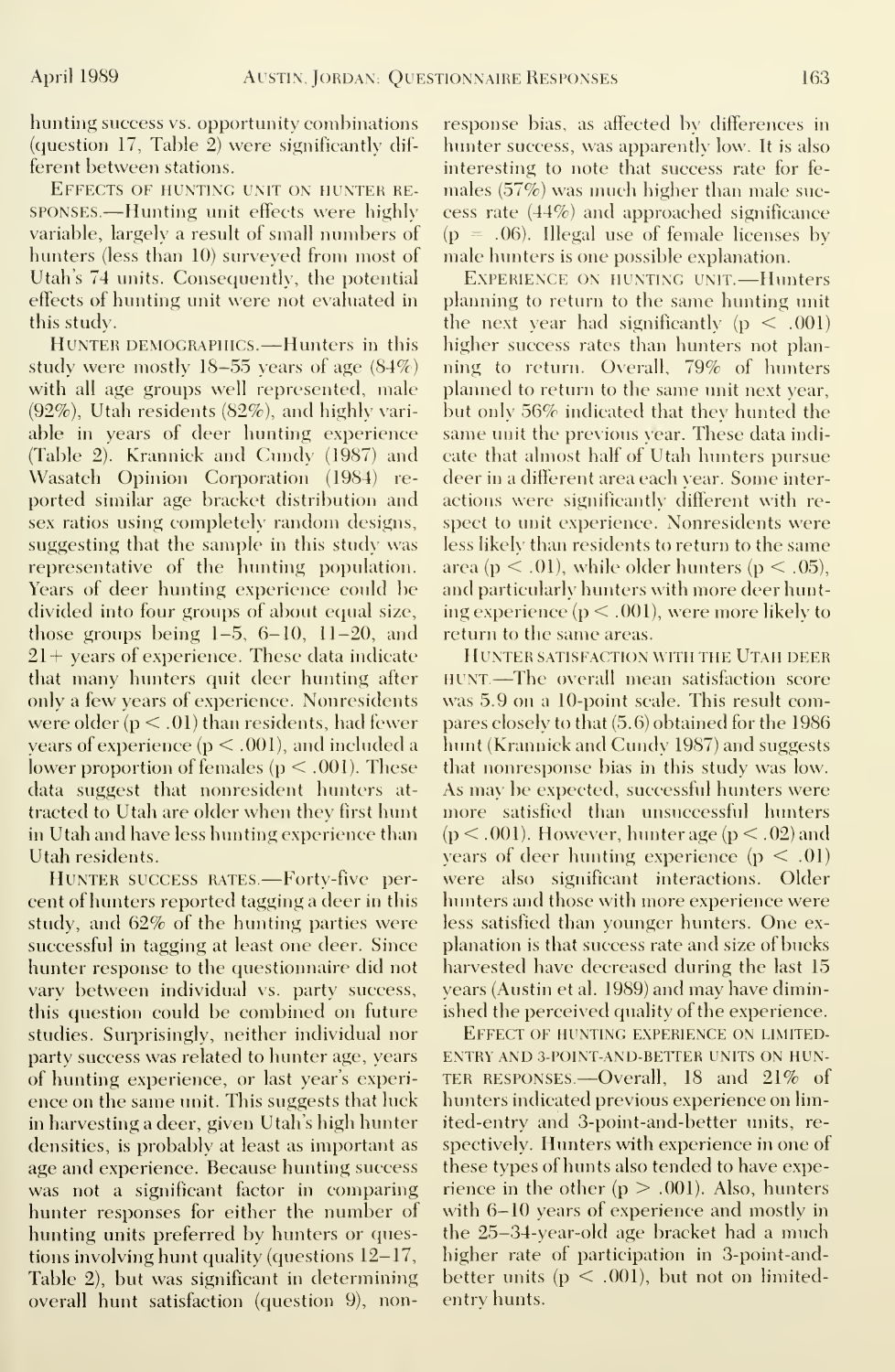Return rates where hunter names and tele phone numbers were recorded were much higher. Mean return rate from the three combined buck-only stations was 41.1% and from the limited-entry station 64.0%. Return rates were approximately doubled by recording names and telephone numbers.

Return rates for questionnaires distributed during the third day of the deer hunt were similar, with 19.0% for surveys simply handed out and 43.0% for surveys on which names and telephone numbers were recorded.

Effect of card color on hunter re sponses.—The effect of card color was not significant in any of the questions common to both cards. Comparisons made between col ors included: (1) combination of all data, (2) type of hunting area, and (3) mode of questionnaire distribution. From the combined seven regular checking stations, return rates of 21.6 and 21.7% for red and yellow cards, respectively, were obtained. Consequently, questions 1-10 from the two card colors were combined.

Effect of distribution mode on hunter RESPONSES. —The effect of questionnaire dis tribution mode on hunter responses was not significant on most questions within checking stations. Only 5 of 70 comparisons were significantly different, and little consistency was found, as only 2 of the 5 significant comparisons represented the same question, suggesting simple random significant differences. We compared data obtained from the relatively small number of hunter interviews (100) and the even smaller number of questionnaires that recorded hunter names and telephone numbers (61). From this comparison we con cluded that hunter response to the questionnaire appeared to be unaffected by distribution mode. This result was expected because the same method of random distribution of questionnaires to hunters was used with each mode. Because rates of return were different and hunter responses to the questions were generally not different, nonresponse bias was probably low in this survey. However, two of the significant comparisons concerned the question, "Has <sup>a</sup> member of your party tagged <sup>a</sup> deer on this hunt?" Thus, the mode of distri bution may have biased hunter response on this question. Nonetheless, data from the dif ferent modes were generally insignificant, and data were combined.

Effect of type of hunt on hunter re sponses. —The effect of type of unit hunted (i.e., buck-only, limited-entry, or 3-pointand-better) had only three significant effects on hunter responses: (1) Hunter participation by sex was affected  $(p < .001)$ ; female participation was relatively higher on limited-entry and lower on 3-point-and-better units. (2) Hunter residence was affected  $(p < .001)$ ; nonresident participation was proportionately higher on 3-point-and-better areas and lower on limited-entry units. (3) The satisfaction from the 1987 deer hunting experience (question 9, Table 2) was also affected ( $p < .05$ ) in terms of distribution of scores. However, mean scores were not different, with 5.8, 5.8, and 5.9 for limited-entry, 3-point-and-better, and buck-only hunts, respectively. Nonetheless, the limited-entry score may not be representative, as the mean score from the Ver non checking station was 6.9, and included not only the 48 hunters who specified the limited-entry area, but an additional 30 hunters who did not specify the area. More data are needed from limited-entry areas to assess hunter satisfaction. However, the data indicated that restricting hunters to shooting only large deer, 3-point-and-better hunts, had no value in increasing hunter satisfaction.

Effects of checking station on hunter responses. —The effect of checking stations where hunters were mostly residents from buck-only areas produced only five significant differences: (1) Hunter success was significantly different, varying from 29% at the Blacksmith Fork station to 48% at Sheepcreek. (2) Similarly, party success was significantly different, varying from 33% at Blacksmith Fork to 80% at Sheepcreek. (3) Satisfaction with the 1987 deer hunting experience for resident hunters (question 9, Table 2) was also affected, as mean scores ranged from 4.6 at Blacksmith Fork to 6.0 at Daniels Canyon. As may be predicted, higher hunter success was significantly correlated with higher satisfaction scores. It is also important to note that hunter satisfaction for nonresidents (Bloomington station) was higher than for resident hunters, with a value of 6.6. (4) Percentage of hunters with hunting experi ence on 3-point-and-better units was also significantly different between checking sta tions, ranging from 43% at Blacksmith Fork to 10% at Thistle. (5) Hunter preferences for the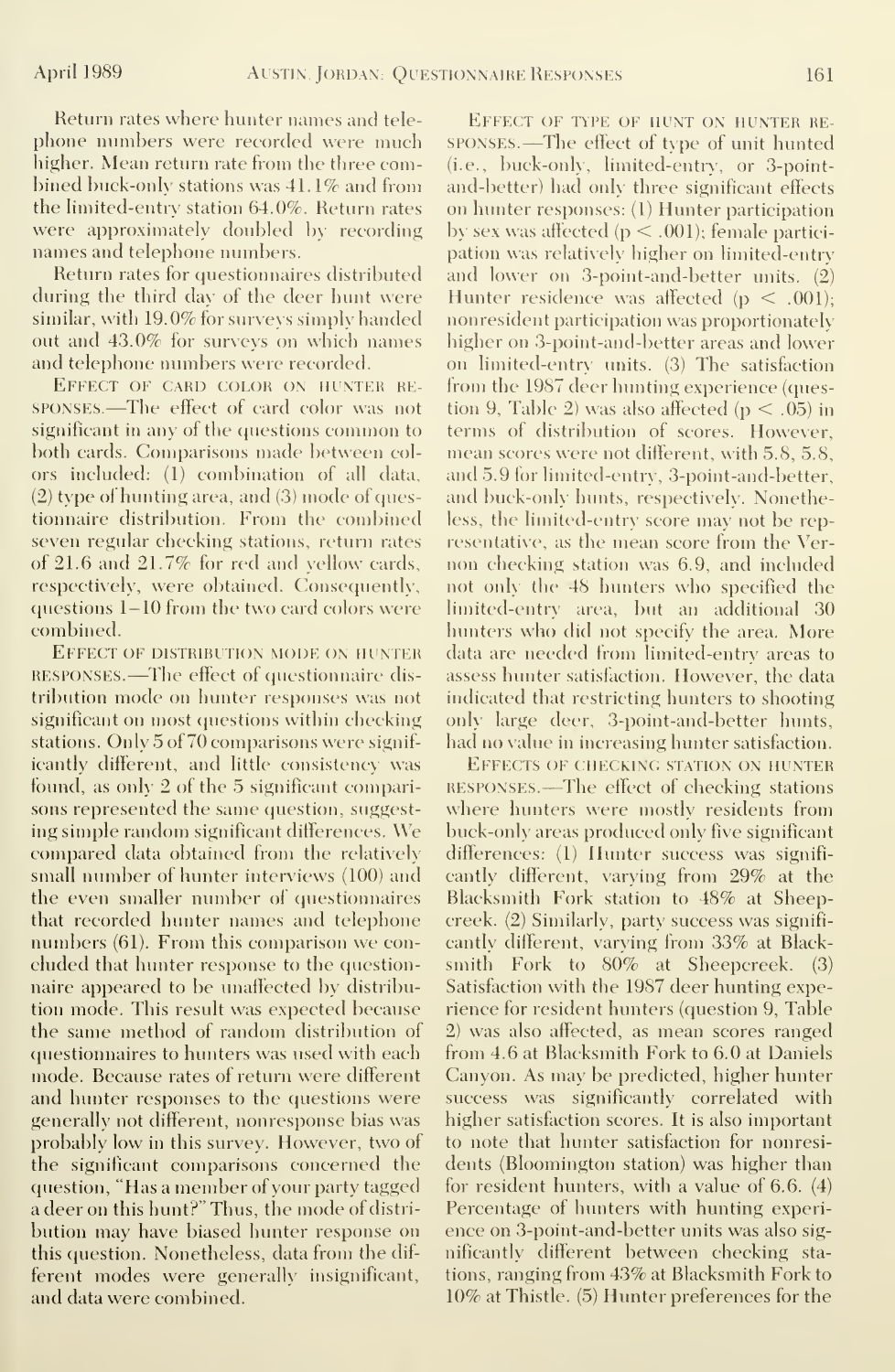Hunter preference for numrer of ruckonly, LIMITED-ENTRY, AND 3-POINT-AND-RETTER UNITS.—This open-ended question yielded medians for number of preferred units of 50, 8, and 10 for buck-only, limited-entry, and 3-point-and-better units, respectively, which corresponded closely to the current number of designated units, 56, 8, and 10, respectively. Hunters with experience on 3-pointand-better units preferred fewer buck-only units  $(p < .03)$  and more 3-point-and-better units  $(p < .001)$  than did hunters without experience. Hunters with experience on limited-entry units preferred more limitedentry units  $(p < .03)$  than did hunters without experience, but about the same number of buck-only hunts.

Hunter preferences for quality hunting.—The majority of hunters indicated they would prefer (1) reducing hunting pressure and opportunity, and thus harvesting a higher proportion of mature deer  $(p < .001)$ , and  $(2)$ limiting hunter numbers to current levels  $(p < .001)$  (questions 15, 16, Table 2). A minority of hunters (41%) indicated they would prefer that hunter numbers be substantially reduced below current levels, while the majority (59%) preferred little or no change in hunter numbers (question 17, Table 2). Combined, these three questions indicated that most hunters are satisfied with the current level of hunter participation but strongly prefer that the number of hunters be re stricted to current levels (license sales about 200,000). Furthermore, the size of harvested bucks was important to hunters, as they indi cated a willingness to decrease hunting opportunity in order to have a higher proportion of mature bucks in the harvest. Similar results were found by Wasatch Opinion Corporation (1984).

Importantly, hunter success was unrelated to responses regarding hunting quality: unsuccessful as well as successful hunters were in agreement on preference for improved quality. Also, the question (#16) dealing with limiting hunter numbers to current levels was unrelated to hunting satisfaction scores, again indicating that hunters are united in this area. Similar conclusions were reported by Krannick and Cundy (1987).

Generally, hunters with experience on limited-entry and 3-point-and-better units were in stronger support for higher quality  $(p < .05)$  than were hunters without experience. Interactions among the three quality questions indicated hunters were consistent in quality preferences ( $p < .001$ ).

UNRETRIEVED DEER. - The number of deer reported killed and left in the field, which included both illegal kill and crippling loss, was very high, with 20.6 deer reported/100 hunters (5.1 bucks, 11.2 does, 4.3 fawns, and 1.0 unclassified). The number of unretrieved deer reported/ 100 legal bucks checked was 47.2 (11.7 bucks, 23.4 does, 9.8 fawns, and 2.3 unclassified).

Robinette et al. (1977) stated that hunters reported  $2.4-16.3$  (mean = 7.6) unretrieved deer/ 100 hunters on the Oak Creek deer unit between 1948 and 1959 under either-sex hunts. Unpublished data (1980-82) from the Vernon deer unit under heavy, buck-only hunting pressure indicated  $1.3-2.5$  (mean  $=$ 2.0) discrete unretrieved deer/100 hunters or a mean of 17.5 unretrieved deer/100 legal bucks checked. Stapley (1970) reported 26.3 unretrieved deer/100 legally harvested bucks on buck-only units and 8.5 under either-sex hunting. Using his figures, we calculated that unretrieved deer increased 311% when hunts were shifted from either-sex to buck-only. Losch and Samuel (1976) summarized exist ing data and obtained a mean percent increase of 270%.

In Utah during 13 years (1961-73) of regular season, either-sex hunting, a total mean from all hunts of 37,796 antlerless deer and 64,719 bucks were harvested annually. During 13 years of regular season, buck-only hunts (1974-86), 63,339 bucks were har vested annually, but only 6,088 antlerless deer. Because differences in buck harvest  $(-2.1\%)$ , number of hunters  $(+6.8\%)$ , and full recruitment rate (+3.4%) showed only minor changes between periods, we would expect differences in the total deer population to be small. Although other factors, such as weather, may have differed between the two periods, the increase in unretrieved deer during the regular hunt may account for at least part of the difference in the antlerless harvest. The ratio of the difference in antlerless harvest between the two periods (31,709) to the an nual legal buck harvest (1974-86) is calculated at .501. Thus, an estimate of 50. <sup>1</sup> unretrieved deer/100 legal deer harvested can be projected. This figure is close to the 47.2 unretrieved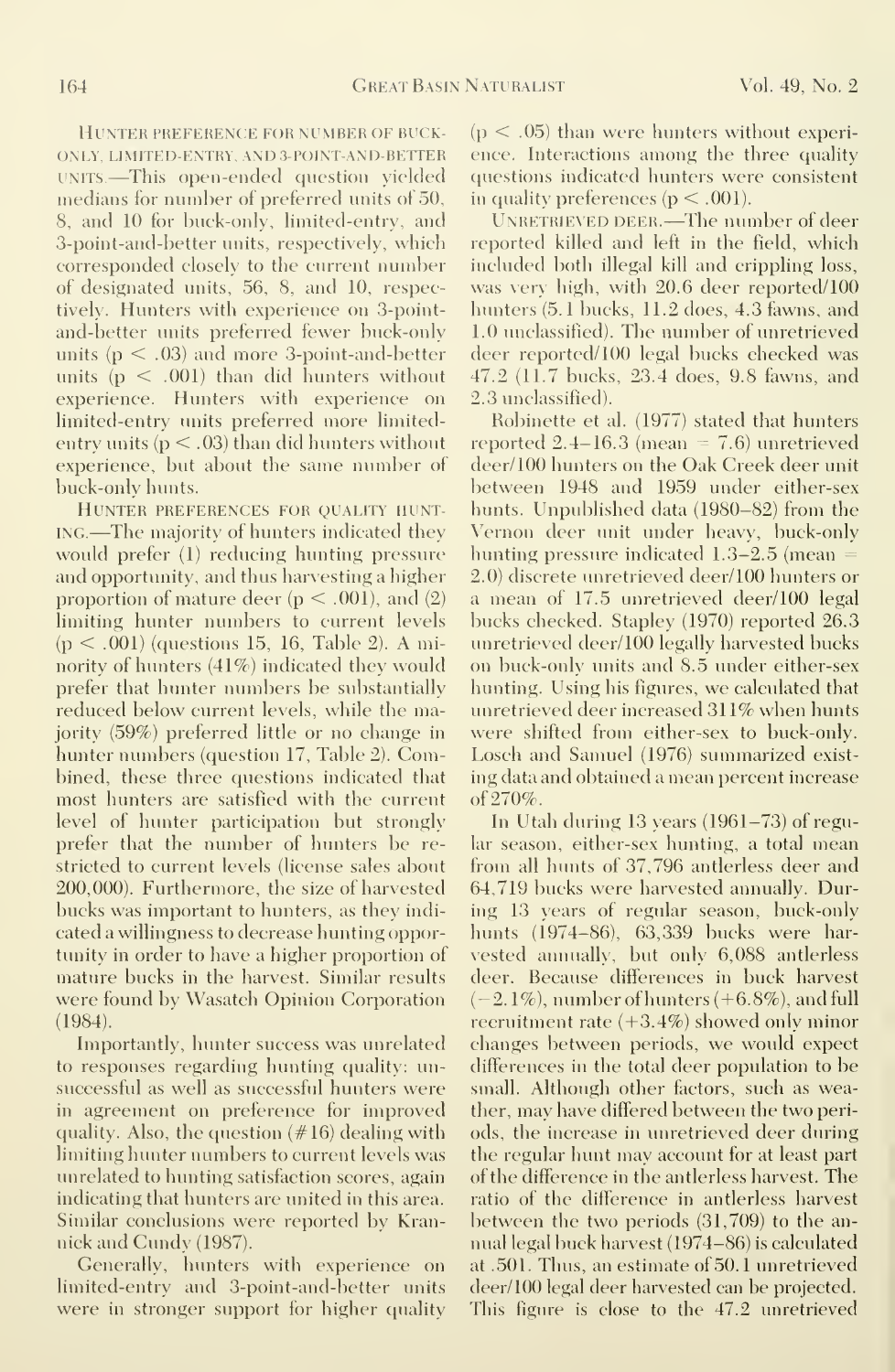deer/100 legal harvested as determined in this study, and it is considerably higher than fig ures reported for either-sex hunts (Losch and Samuel 1976, Robinette et al. 1977, Staplev 1970).

No significant relationships were found with hunter demographics, success, or experience on types of hunting units. Apparently, all hunters were equally likely to find unretrieved deer. However, it was surprising that the number of unretrieved deer was not significantly different among the three types of hunting units. Hunters reported 36, 25, and 20 unretrieved deer/100 hunters from limited-entry, 3-point-and-better, and buck-only units, respectively, with 8, 10, and 5 unretrieved bucks, respectively. Data suggest that increased sample sizes would increase levels of significance. Additional information should be collected concerning types of hunting units, potential differences between vegetative types, and length (1-11 days) of the hunt.

#### **CONCLUSIONS**

Distribution of hunter questionnaires at established checking stations in Utah appears to be a time-saving and economic approach for obtaining hunter opinions. Return rates in the 20-30% range would be expected and would yield demographic and hunter opinion information representative of the hunting population.

Hunter response from this study indicated the following conclusions:

1. Mean age of Utah hunters was 35-44 years, and mean number of years of deer hunting experience was 11-20 years.

2. No difference was found between the three types of hunts, buck-only, limitedentry, 3-point-and-better, during the regular season with respect to hunter satisfaction.

3. Hunters were generally in agreement with the number of each type of hunt as cur rently managed.

4. Hunter age, years of experience, and hunting area familiarity were not related to success, and almost half of Utah deer hunters selected a different unit to hunt between years.

5. Hunters indicated a strong and consis tent desire to improve the quality of the deer hunt in terms of possibly reducing number of hunters, increasing the quality of harvested bucks, and, particularly, limiting number of hunters to the current level.

6. The numbers of deer that were killed and not retrieved were substantial, equal to about 47% of the number of legally harvested bucks, and were consistently high regardless of hunt type or area.

#### LITERATURE CITED

- AUSTIN, D. D., R. A. RIGGS, P. J. URNESS, D. L. TURNER, AND J. F. KIMBALL. 1989. Changes in mule deer size in Utah. Great Basin Nat. 49(1): 31-35.
- Krannick, R. S ., and D. T. Cundy. 1987. Utah residents' opinions about wildlife and wildlife resource management. Project summary report, Utah State Advisory Council on Science and Technology. 78 pp.
- LOSCH, T. A., AND D. E. SAMUEL 1976. Unretrieved deer left by hunters: a literature review. Northeast Fish and Game Conference, Hershey, Pennsylvania. 29 pp.
- ROBINETTE, W. L., N. V. HANCOCK, AND D. A. JONES. 1977. The Oak Creek mule deer herd in Utah. Utah Div. Wildl. Res. Publ. 77-15.
- STAPLEY, H. D. 1970. Deer illegal kill and wounding loss. Job Final Report. Utah Div. Wildl. Res. Project W-65-R-6-A-8. 7 pp.
- WASATCH OPINION CORPORATION. 1984. Telephone survey of licensed Utah hunters. Unpublished report. Salt Lake City, Utah. 46 pp.